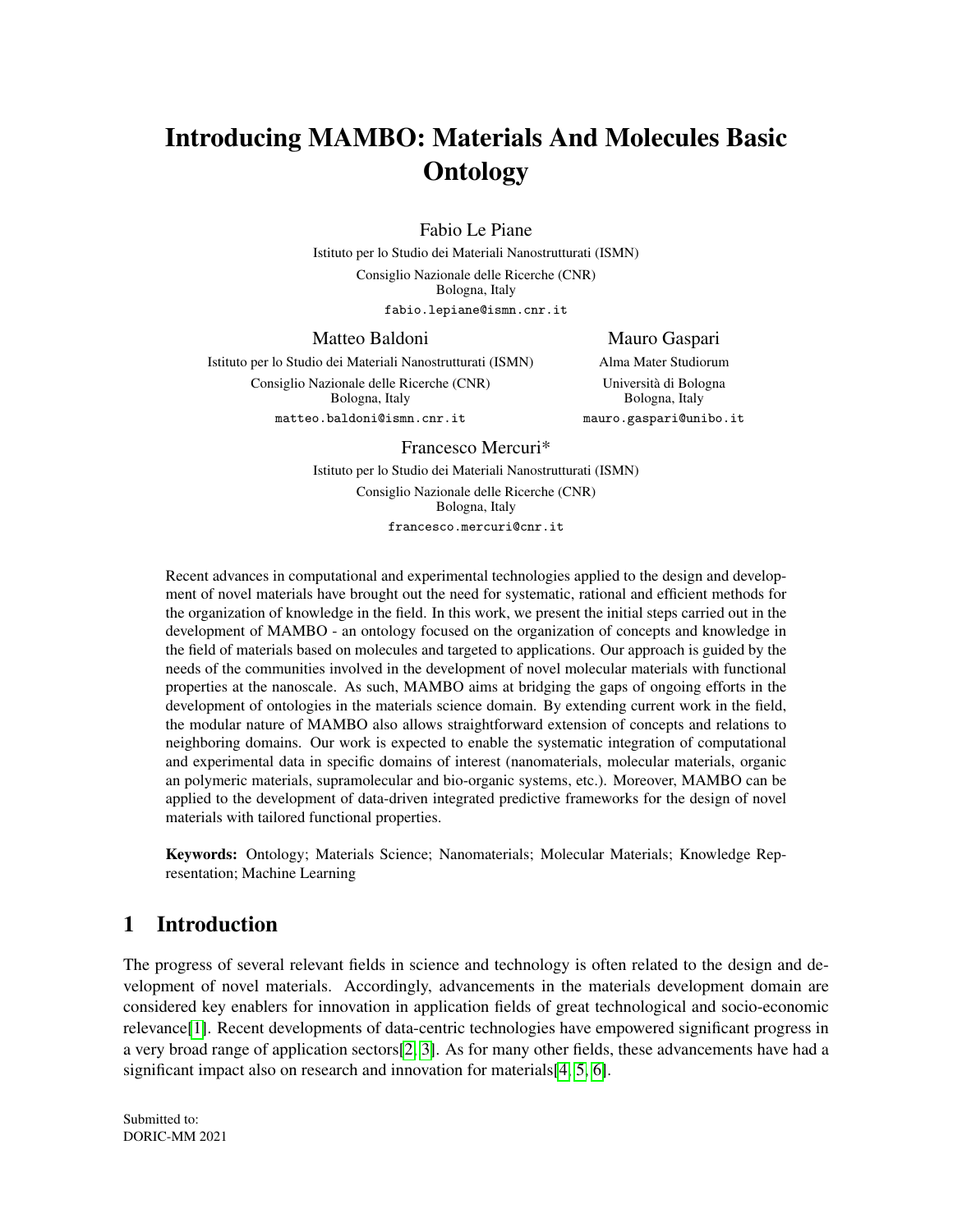This trend has also been boosted by the outstanding breakthroughs in multiscale materials modelling and in applied data-intensive approaches[\[7,](#page-9-6) [8\]](#page-9-7). In particular, advances in high-performance and highthroughput computing (HPC/HTC) and data-driven technologies, including artificial intelligence, have further accelerated the process.

The approaches currently pursued by the community involved in the process of design and development of materials leverage the integration of both computational and experimental methods. Computational techniques in the materials development domain cover a broad range of methods and approaches, from electronic structure calculations to continuum (full-scale) simulations[\[9\]](#page-9-8). Multi-scale techniques are generally applied to bridge the knowledge about materials across a wide range of spatial and temporal scales. From the experimental point of view, a huge variety of methodologies is commonly used to gather information about materials throughout the development process. These approaches lead typically to a very large amount of unstructured and uncorrelated information on materials.

The tremendous increase of the growth rate of data related to materials development has therefore led to the need for an organization and structuration in the field. Moreover, the application of FAIR (Findable, Accessible, Interoperable, Reusable) concepts to data that are relevant to the domain of materials development will trigger new paradigms[\[10\]](#page-9-9). Recent work has demonstrated the relevance of FAIR principles for the automatic retrieval of information or extraction of knowledge from materials data. These efforts are expected to put forward cutting-edge and efficient technologies for using/reusing data on materials and to support the development of data-centric predictive models for innovation[\[11,](#page-9-10) [12\]](#page-9-11).

Ontologies constitute a valuable and powerful tool to address the issues related to the organization of knowledge within a given domain. Although still in its early stages, the development and application of ontologies in the materials domain is already displaying the tremendous potential of this approach[\[13,](#page-9-12) [14\]](#page-9-13). In consequence of this emerging interest, recent research and cooperation activities have addressed the development of ontologies targeted to materials. Cooperative efforts in the development of ontologies and semantic technologies for materials are expected to enable the implementation of efficient platforms for the organization of materials data or the realization of complex workflows in the research and innovation process[\[15\]](#page-10-0). These steps can be considered key enablers for the digitalisation of the materials development process at several levels.

A significant amount of work focused on the development of top- and middle-level ontologies for materials. The most relevant contribution to the field has been provided by the development of the European Materials Modelling Ontology (EMMO)[\[16\]](#page-10-1), which is still in progress. Beside that, domain ontologies for specific use cases related to materials also began to be developed[\[17\]](#page-10-2). Indeed, the broad scope of the research on materials requires an extensive work covering a manifold of different aspects and knowledge. In this context, recent work has addressed specific application domains, such as simulations of crystalline materials or single-molecule systems[\[17,](#page-10-2) [5,](#page-9-4) [18\]](#page-10-3). However, attempts in the organization of knowledge focused on materials where aggregation properties at the molecular level are relevant seem to still be lacking.

In this work, we introduce MAMBO - the Materials and Molecules Basic Ontology. MAMBO is focused on concepts and relations emerging on materials where the relationship between individual molecules and molecular aggregation is relevant to the properties of the system. This is the case, for example, of molecular materials, nanomaterials, supramolecular materials, molecular thin-films and other similar systems of interest. These materials play a crucial role in several application fields and technologies, including organic electronics and optoelectronics (OLEDs, organic thin-film transistors), organic and hybrid photovoltaics (organic and perovskite solar cells), bioelectronics (neural and brain interfaces), molecular biomaterials, and several others.

In an essentially modular structure, MAMBO can easily be extended to cover other aspects of the do-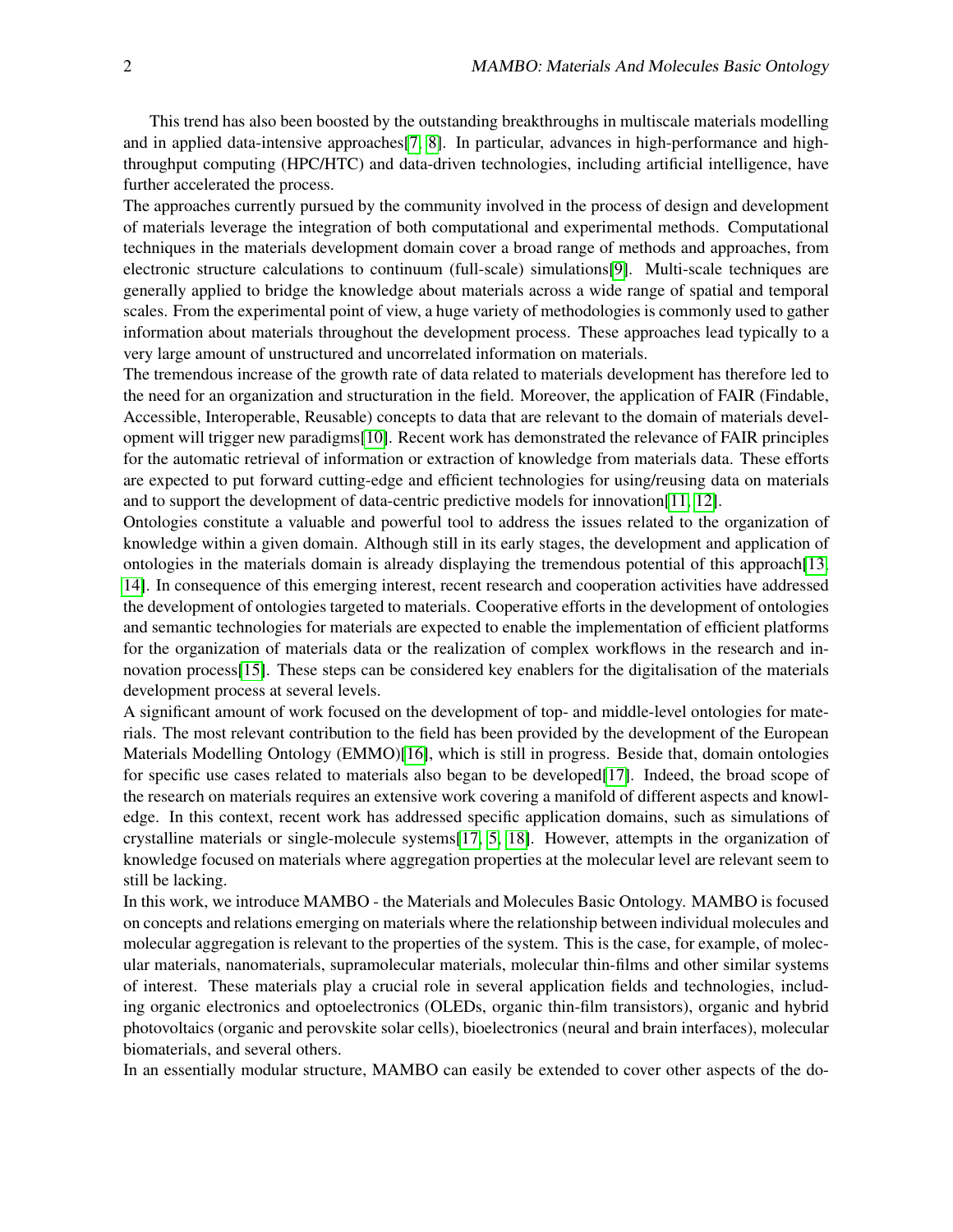main considered (for example, introducing new computational methods for molecular materials) or to neighboring domains. Concepts and relations introduced in MAMBO could also possibly be used to develop new ontologies for modelling specific tasks, integrating them with top-level ontologies in order to provide full-level interoperability between different applications and computational methods. The development of MAMBO can lead to efficient tools for retrieving and analysing computational and experimental information in the development of materials based on molecular systems. Moreover, MAMBO can provide the basis for the implementation of data-driven technologies and workflows, for example based on machine learning, for the design and development of novel functional materials.

## 2 Related Work

Previous work has focused on the development of ontologies in the materials domain, focusing on different aspects of the problem and at different levels of details. As stated before, EMMO constitutes one of the most significant efforts in the field. EMMO aims at developing a general ontology for materials and modelling[\[19\]](#page-10-4). Other ontologies related to MAMBO address more specialized sub-topics in the domain of materials. ChEBI (Chemical Entities of Biological Interest) is an ontology focused mostly on chemical systems[\[18\]](#page-10-3) . Despite the very focused scope, several concepts introduced in ChEBI can be related to the domain covered by MAMBO. A very recent effort led to the Materials Design Ontology (MDO), which defines concepts and relations to cover knowledge in the field of materials design and especially in solid-state physics[\[17\]](#page-10-2). Moreover, other ontologies developed in the framework of digitalisation and virtualisation can be related to MAMBO. These include OSMO (ontology for simulation, modelling, and optimization), and ontologies developed within the European project VIMMP (Virtual Materials Marketplace Project)[\[15,](#page-10-0) [20\]](#page-10-5). In addition, MAMBO also aims at connecting with other efforts focused on the development of materials databases (OPTIMADE, NOMAD)[\[21,](#page-10-6) [22,](#page-10-7) [12\]](#page-9-11).

# 3 Typical application scenarios

The application scenarios addressed by MAMBO focus on frameworks occurring in the development of the class of molecular materials and related systems. The main application scenarios we have selected, stemming from potential use cases, are:

• The retrieval of structured information from databases on molecular materials.

• The definition of complex workflows for the modelling of systems based on molecular materials. These scenarios were defined on the basis of the analysis of current work in the field of ontology development in the materials science domain and discussions with domain experts. For example, MAMBO will enable semantic searches in databases on multi-scale modelling and characterization data on OLEDs[\[23,](#page-10-8) [24\]](#page-10-9). Here, data can include information about the basic chemico-physical entities constituting parts of the active systems (for example molecules, polymers, etc.), aggregated systems and full-scale devices. In other applications, MAMBO can be used to model the steps of a complex computational workflow which addresses a specific scientific/technological problem in the framework of molecular materials. For example, the modelled workflows can lead to the implementation of efficient computational approaches for the screening of properties of a given class of molecular systems. The data obtained by simulations can further be used to implement predictive data-driven models, for example for designing novel materials. The semantic interoperability provided by MAMBO will enable the integration between simulation data, possible integration with data stemming from other sources (experiments, characterization, etc.) and the application of data-centric approaches.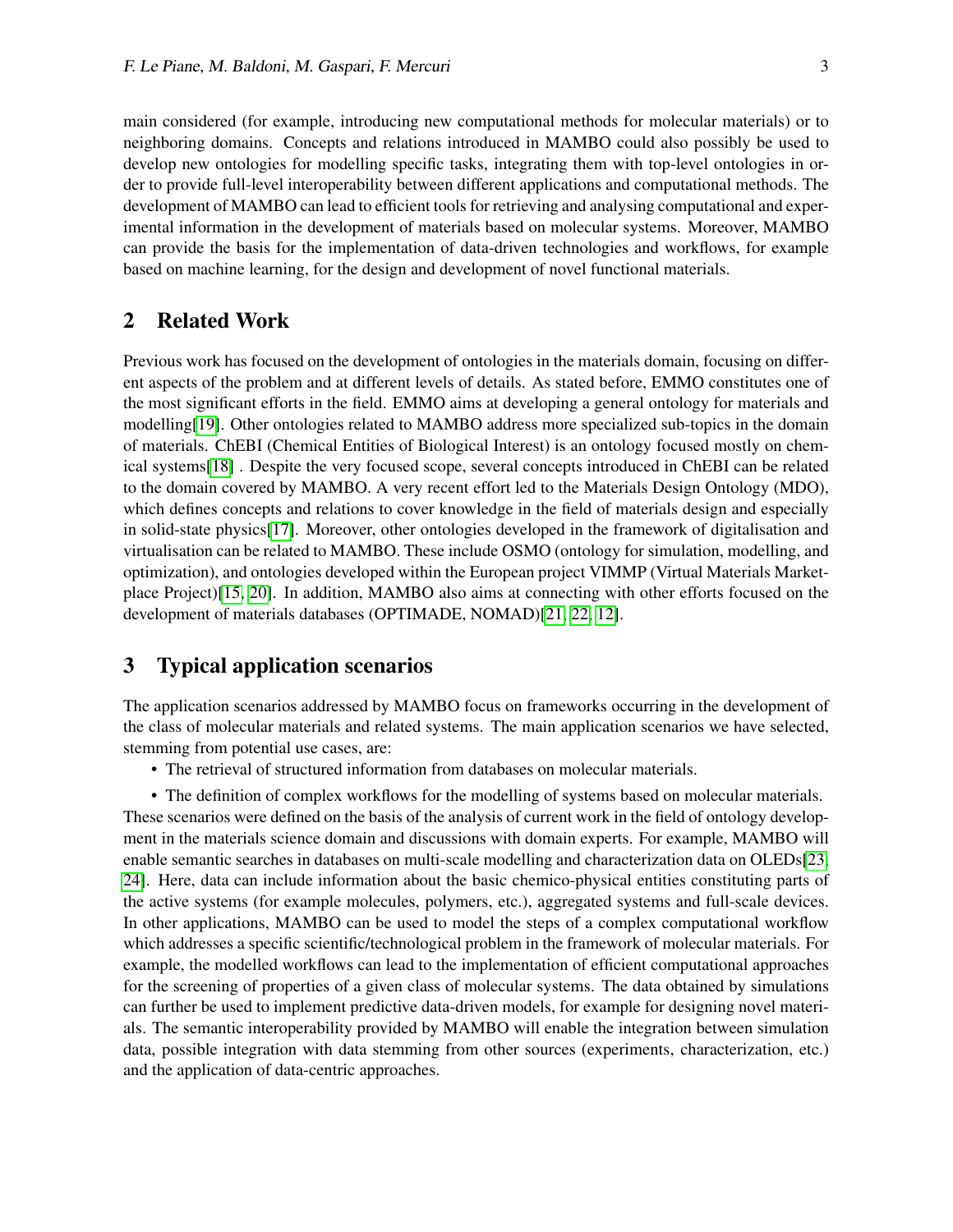# 4 Basic principles, development process and methods

MAMBO was designed and developed to address the challenges in material science we have highlighted. We started with in-depth discussions and meetings between the MAMBO development team and domain experts to define a set of possible application scenarios and use cases. These steps led us to the definition of:

- A set of competency questions, that is a set of typical questions for which the information in MAMBO should provide answers.
- A set of typical tasks, which will be supported by the MAMBO ontology.
- A set of typical use cases, as in the examples outlined above.

Due to the peculiar nature of the typical development approaches pursued in the considered application area, we modelled the main concepts of the ontology associating them to specific problem solving methods (PSMs)[\[25\]](#page-10-10). PSMs can be used to define operations to be performed to accomplish a given goal, related to a task. According to standard PSMs development approaches, complex tasks, defined by specific use-cases, were decomposed into subtasks. In each task and subtask, the required set of pre- and post-conditions was also defined. This approach helped us to individuate relevant terms and connections between concepts in the considered application scenarios and use cases. A wide set of different techniques was used, aimed at catching relevant terms and concepts on the basis of the textual content of the discussions. In this way, we have individuated an initial set of terms to be used as a ground basis for MAMBO.

We interviewed experts in many different sub-domains of the general fields related to the main MAMBO topics (researchers and professionals working in the field of molecular and nanostructured materials and their applications). The collection of information involved asking the experts a general description of their research work, also identifying the most crucial terms and concepts without which they are unable to describe or define their activities. This step allowed us to identify the main common concepts used and to annotate an initial list of relevant terms. An initial group of 5 experts was initially involved with in-depth interview taking place over the course of several days. This work is still in progress, involving a much larger group of experts. Namely, about 80 experts have been contacted for a survey to be used in the next development stage. From the terms obtained in these first steps, an initial representation of the concepts and relations was drafted. In more detail, a "hybrid" approach (bottom-up and top-down) was used, to better represent the different nature of concepts involved in the development of the MAMBO ontology. A tentative set of relationships among terms was initially built and adjusted iteratively. Further details about the development process of MAMBO will be provided in a future work.

AMB

## 4.1 Integration with other ontologies

Beside the interaction with domain experts and knowledge engineers, one of the steps considered in the development of MAMBO concerns the possible integration with other ontologies. The integration will also involve reuse of concepts and terms from other ontologies. In particular, the specific domain of application of MAMBO suggests connections with the following ontologies:

- EMMO a reference ontology with possibile links at the upper level
- ChEBI connections with MAMBO on concepts related to individual molecules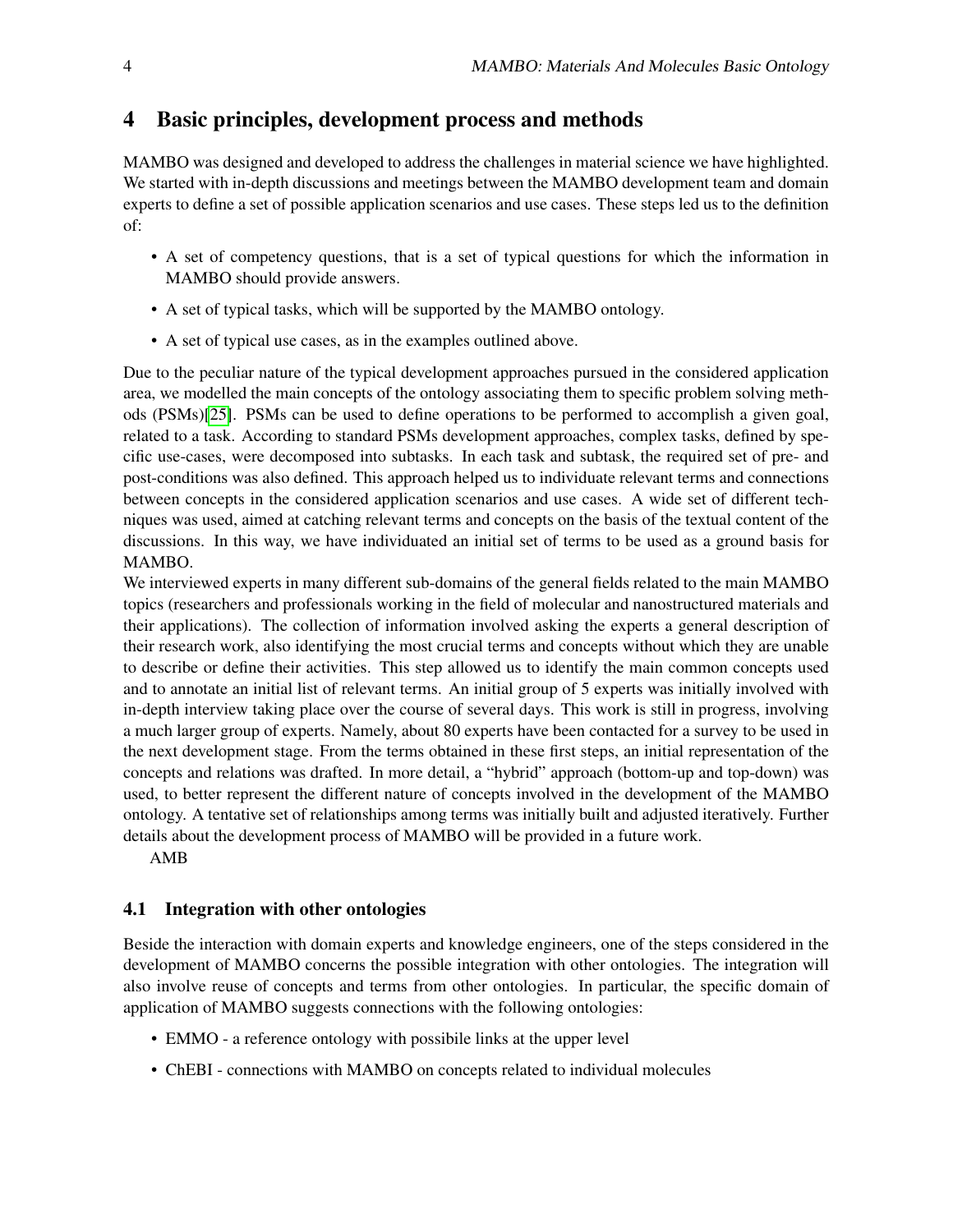• MDO - integration between crystalline (typically inorganic) systems and molecular (organic) materials.

To approach this problem, we started a conceptualization process based on the efforts made in the development of these ontologies and, when needed, we partly redefined some of the concepts on the basis of the specific target domain. We stress that, at the current stage of development, we are focusing on the conceptualization of entities and relationships in the domain of interest, trying to capture relevant concepts in a very complex field. The full formalization of MAMBO will follow this step, and will be the subject of a forthcoming paper. Acoordingly, the formalization of the integration with other ontologies and of the reuse in terms of concepts and relationships in MAMBO is still in progress.

# 5 Realization of MAMBO

To address the design principles outlined above, we started the design of MAMBO with an essentially modular structure in mind. According to this set-up, we defined a set of core concepts and basic relationships, which are connected to other lower-level hierarchies, as it will be shown below.

#### 5.1 Main concepts defined in MAMBO

The basic initial structure of MAMBO provides a generalisation of terms and relationships emerged throughout the development process. The main concepts will be represented by classes in the formalized ontology. In a nutshell, the output of this process is the identification of the MAMBO "entities" (more specifically, materials entities), which are the objects of our investigations and can have a structure and/or a property. Structure and Material Property<sup>[1](#page-4-0)</sup> can therefore be defined as concepts related to the main class Material. Other relevant concepts are Calculation and Measurement. The scheme of the main concepts defined in MAMBO is shown in Fig. [1.](#page-5-0)

### 5.2 Drafting the "Structure" class

As an example of the strategy pursued in the development of MAMBO, we briefly discuss the initial draft of the Structure class. Some of the concepts and relationships identified are shown in Fig. [2.](#page-6-0) This schema aims at providing a semantic asset for the organisation of knowledge concerning the structure of systems based on molecular materials. Generally speaking, the Structure class relates to the structural property (in 3D space and time) of an object (Material) that can be measured and/or simulated. In the context of molecular materials, we found it useful to consider a structure as made by "structural entities", which can have different features. A structural entity can be a molecular system (for example, a molecule), a molecular structural unit (for example, a functional group/subgroup), a particle or an atom. On the basis of these definitions and of the analysis performed in the previous steps, we started to define lower-level concepts and attributes. In particular, our effort aims at generalising and extending some of the cases considered in other similar ontologies. For example, the position in space of a molecular system can be defined through the concept of "orientation", which can have a rotation matrix or a quaternion vector as properties defining the actual molecular orientation. The Structure class can have properties that are related to the object (simulated or measured) as a whole, for example defining the periodicity of the system. Clearly, in Fig. 2 only a subset of the full set of required concepts and relationships is shown.

<span id="page-4-0"></span><sup>&</sup>lt;sup>1</sup>It must be noted that Material Property should not be intended as a concept taken from particular ontology languages but it is a proprietary definition of MAMBO, opt to represent the concept of "property" in the chemical/materials science realm.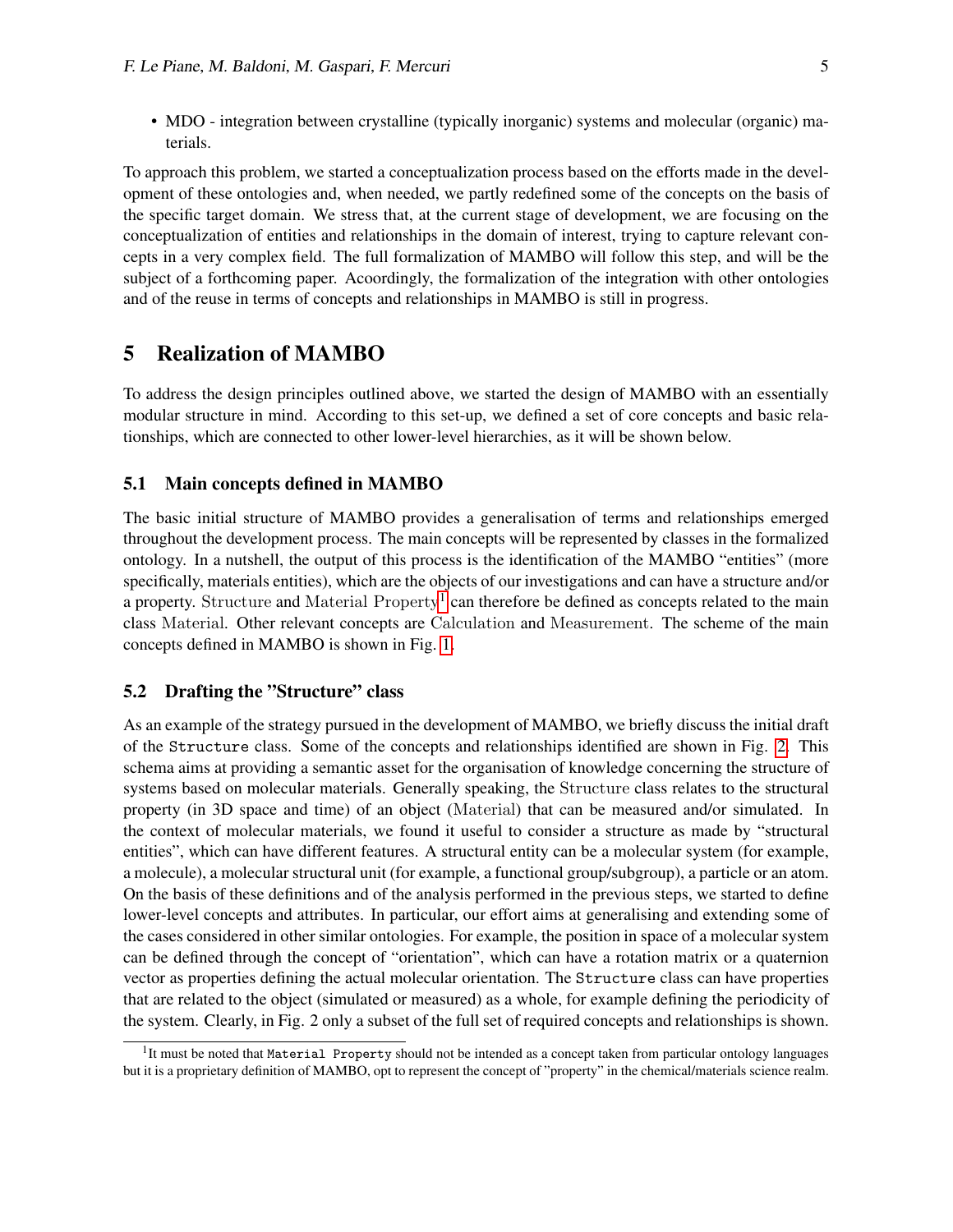

<span id="page-5-0"></span>Figure 1: Core concepts of MAMBO: the ontology revolves around the concepts of Material, Calculation and Measurement. An object (Material) is represented by its structural features and properties, while Computational and experimental (Measurement) workflows are connected through a common interface to Material Property.

Initial instantiation tests on different use cases provided encouraging results. For example, let us consider the case of a simulation workflow involving a liposome in a water solution. One of the main objects of our investigation will be the liposome structure, which can be considered as a particular shape of a lipid bilayer. Therefore, the liposome will be the instance of the Structure class. The particular phospholipid constituting the liposome bilayer (for example, dipalmitoylphosphatidylcholine or DPPC) will be an instance of the Molecular System class. A phosphate group is a possible instance of Structural Unit. Information about this class can for example be useful in some simulation methods (molecular dynamics, etc.). A phosphorus atom can be an instance of the Atom class. In the same example, the water solution surrounding the liposome (and contained within the liposome cavity) can be considered as another instance of the Structure class. The analysis of use cases is currently in progress to extend the scope of the Structure class and of other classes shown in Fig. [1.](#page-5-0)

### 5.3 Drafting the "Property", "Measurement" and "Calculation" classes

We then proceeded defining the bigger picture, focusing in particular on three classes, Property, Measurement and Calculation, investigating their mutual relationships. These three classes are deeply linked: the latter two act as a middle ground that let us treat experimental and computational results in all their specificity, merging then the results into Property. This allow us to convey the general characteristics (i.e. both computationally and experimentally accessible) of a system into the more general Property class, while keeping more specific attributes in the Measurement and Calculation classes. In turn, Measurement and Calculation classes are connected to a specific class for their corresponding method (Experimental Method and Computational Method, respectively) which represent the set of differ-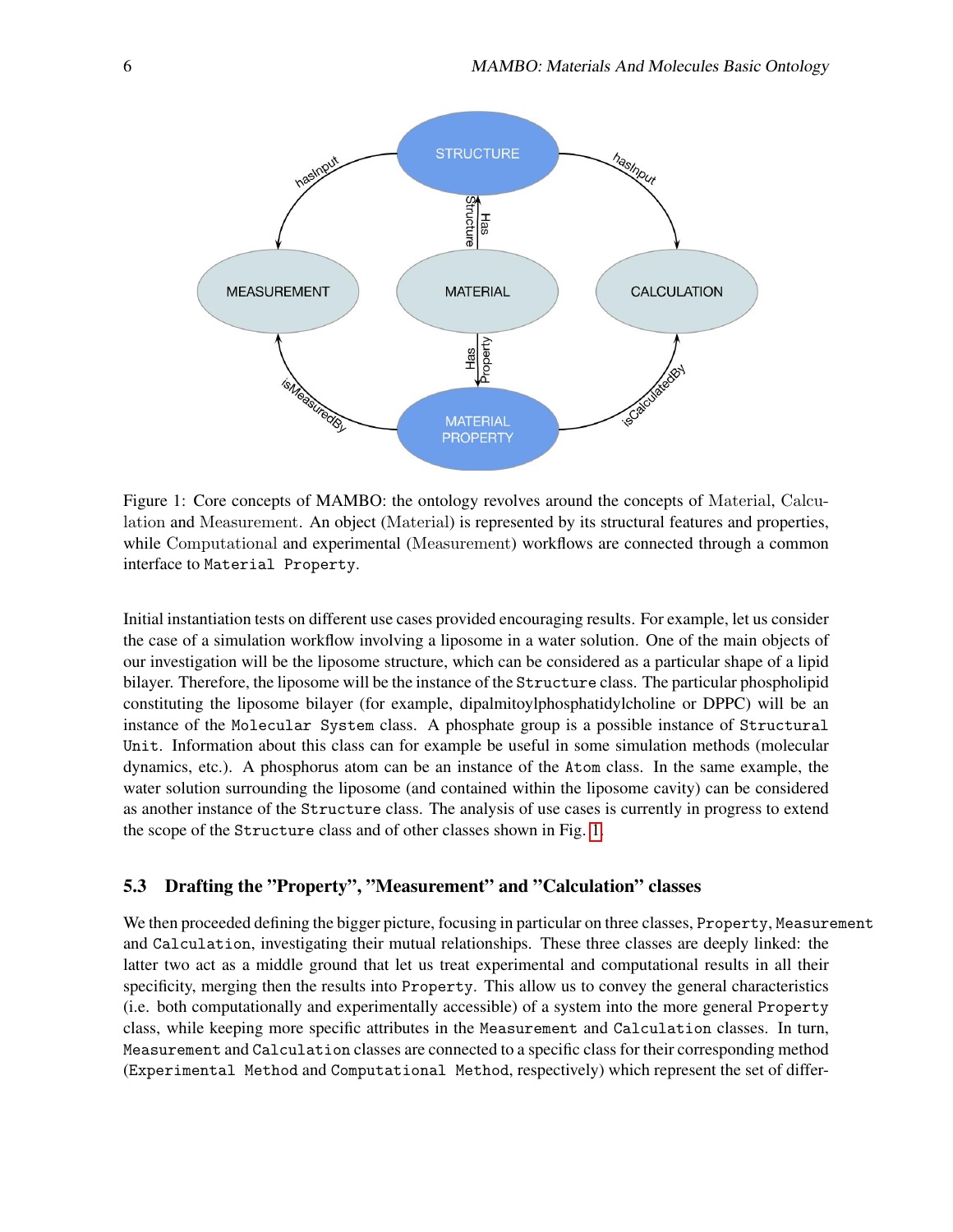

<span id="page-6-0"></span>Figure 2: Draft scheme of the Structure class. The main concepts and relationships used in the Structure class are related to the analysis of actual workflows emerging from typical problem solving tasks involving molecular materials. Terms and relationships are connected to both computational and experimental techniques and methods.

ent methodologies and their respective parameters. These relationships are represented in Fig. [3](#page-7-0) and Fig. [4.](#page-7-1)

#### 5.4 Formalization and implementation procedures

Current steps in the development of MAMBO concern the initial formalisation of relationships between concepts. This strategy is initially applied to the classes shown in Fig. [1,](#page-5-0) and progressively extended to include a more structured representation. To this end, we used the OWL 2 language[\[26\]](#page-10-11), while we are evaluating the possibility of re-implementing MAMBO with the OWLReady framework and library[\[27\]](#page-10-12). At the moment, we are using the RDF/XML syntax. First of all, we drew the informal representation of a module of the ontology, trying to define the relationships between different concepts and trying to identify the main properties of each class and subclass. This step also involved extracting the main hierarchical relationships between classes, identified according to the hybrid (top-down/bottom-up) approach mentioned above. Once we reached a results that we felt to be consistent, we then shifted to the formal implementation in OWL to see if the proposed schema can be effectively modelled in a formal way. In this initial implementation stage, we applied OWL constructs to define the relationships between classes. Moreover, instantiation tests allowed us to validate the relationships between the defined classes. As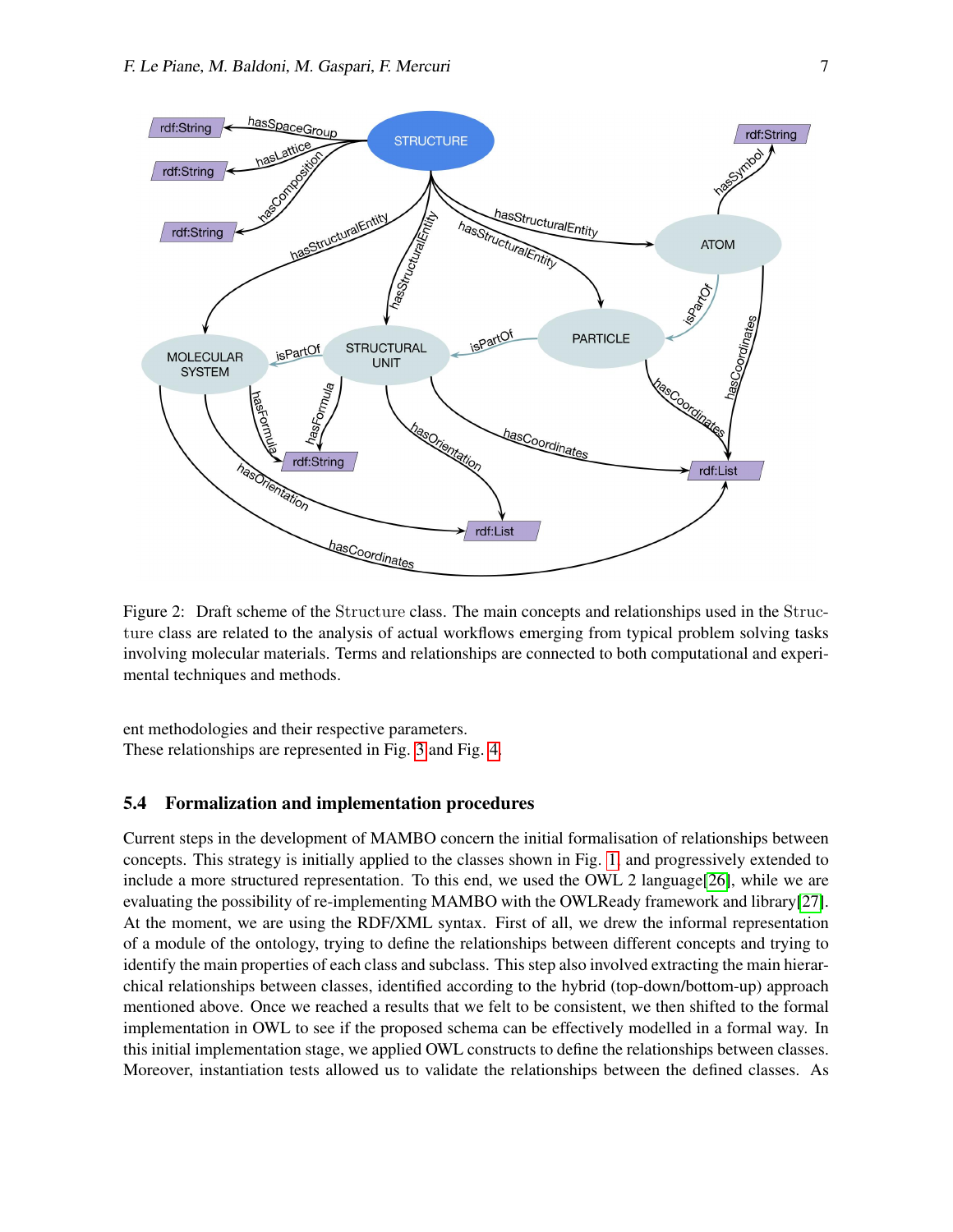

<span id="page-7-0"></span>Figure 3: Scheme of the Material Property class. This class is mainly described by name and value attributes. The Material Property class is also symmetrically linked to Measurement and Calculation classes.



<span id="page-7-1"></span>Figure 4: Scheme of the Measurement and Calculation classes. They both have their respective "method" class (Experimental Method and Computational Method, respectively) which lead to the different experimental and computational methods, while gathering their parameters.

expected, our reasoning turned out to be slightly imperfect but the conceptual structure of the actual implementation was almost identical to that of the informal scheme. In particular, we used the *WebProtégé* editor[\[28\]](#page-11-0) for editing the project interactively and collaboratively.

At the time of this writing, we implemented a testing version of the Core and Structure hierarchies shown in Fig. [1](#page-5-0) and Fig. [2,](#page-6-0) respectively. However, we stress that the formal implementation of MAMBO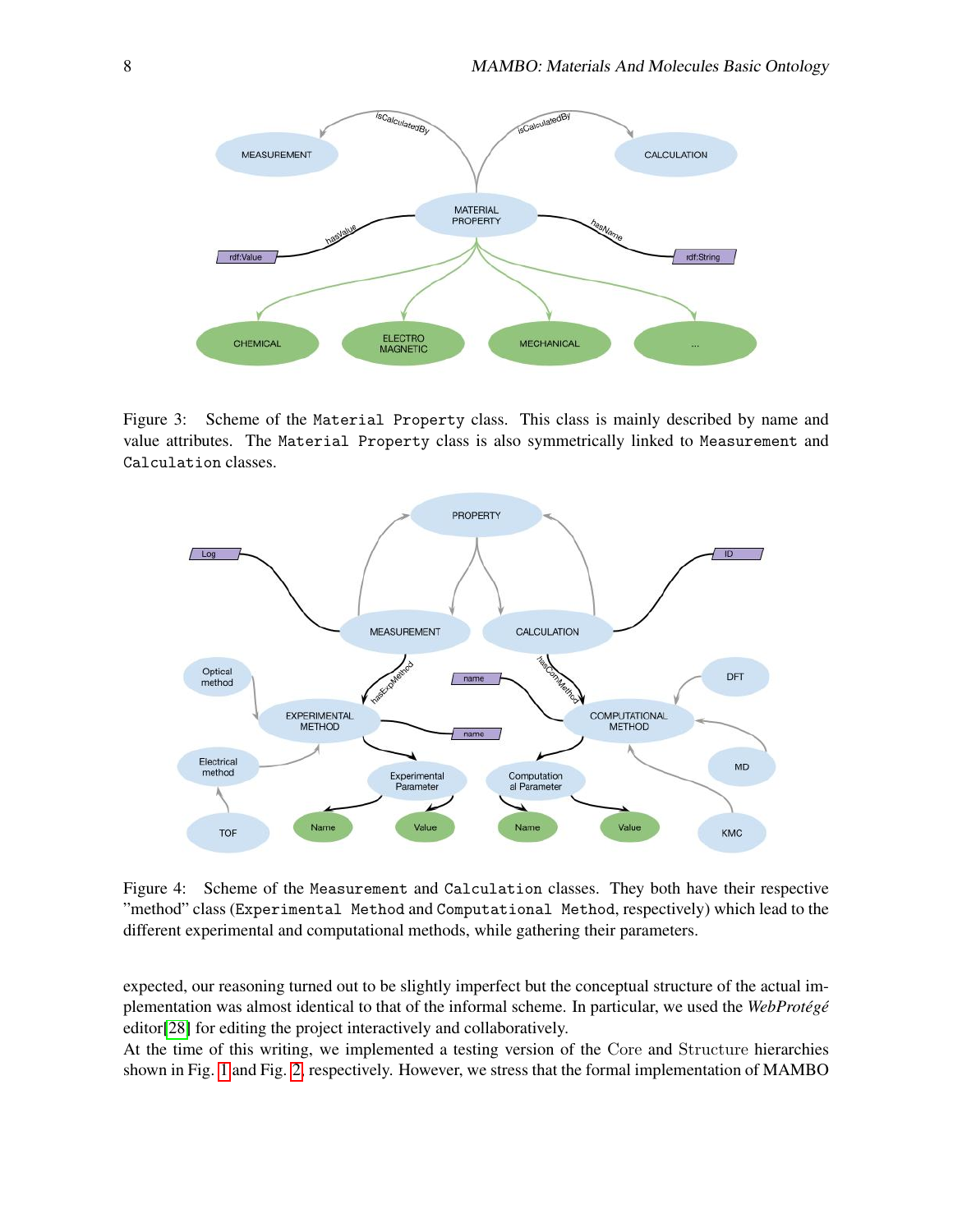is still at its early stages, and the relationships and classes shown in the aforementioned Figures are susceptible to changes. Also, we are currently setting up a consistent naming standard, able to support and express the semantic relationships involved in the ontology modelling. An initial version of the MAMBO ontology is available on GitHub<sup>[2](#page-8-0)</sup>.

### 6 Future steps

The development of MAMBO is still in progress and will require several additional steps. As mentioned above, we are currently working at the formalization and implementation of the basic structure of the ontology, encoding the main concepts and hierarchies. This initial implementation step will also guide us in defining a set of useful relationships between classes. These relationships will possibly be reused for other hierarchies in MAMBO. This work will also allow us to assess the possibilities offered by different implementation strategies. Another development step will concern the extension of MAMBO to cover specialized domain areas. This extension process will be focused on the classes shown in Fig. 1. One of the ambitions of MAMBO is to organize in a comprehensive formal way the computational and experimental knowledge emerging from research on molecular materials. As such, MAMBO will target a broad range of concepts and relationships in the domain, ranging from multiscale computational methods to experimental characterization of the specific class of materials considered. Tho address this general goal, however, we plan to reuse concepts and terms from other ontologies, defining new relationships targeted to the specific use cases and tasks in a functional way. Finally, we will carry out a thorough evaluation of MAMBO, targeted especially to the assessment of the performance in terms of tasks defined by specific use-cases.

## 7 Conclusions

In summary, we introduced MAMBO - an ontology focused on the representation of the terminological knowledge relevant for applications and computational processes involving materials based on molecules and similar systems. The knowledge modelled in the proposed ontology relates to both computational and experimental information about molecular materials and related systems, providing a fully interoperable platform. The ambition of MAMBO is also to model a broad range of concepts and relationships of common use in the field. These include for example methods and approaches involved in the multiscale modelling of molecular materials. Treating empirical and computational information on materials on the same footing will also enable a full integration of data. Beside the realization of a platform for the organization of pre-evaluated data, MAMBO will also find application in the definition of computational, experimental or integrated workflows targeted to specific tasks. The approach pursued in the development of MAMBO will allow the extension of the semantic asset towards other similar fields of interest in the domain of molecular materials. Moreover, the concepts and relationships defined within MAMBO can also be structured in the framework of other top-level ontologies. Although still in an early development stage, our initial assessment and instantiation tests demonstrate the potential of MAMBO in the specific field of molecular materials and nanostructures. Work is in progress to implement the formal structure of MAMBO, to extend the scope of classes and to test performance and use in applications.

<span id="page-8-0"></span><sup>2</sup>https://github.com/egolep/MAMBO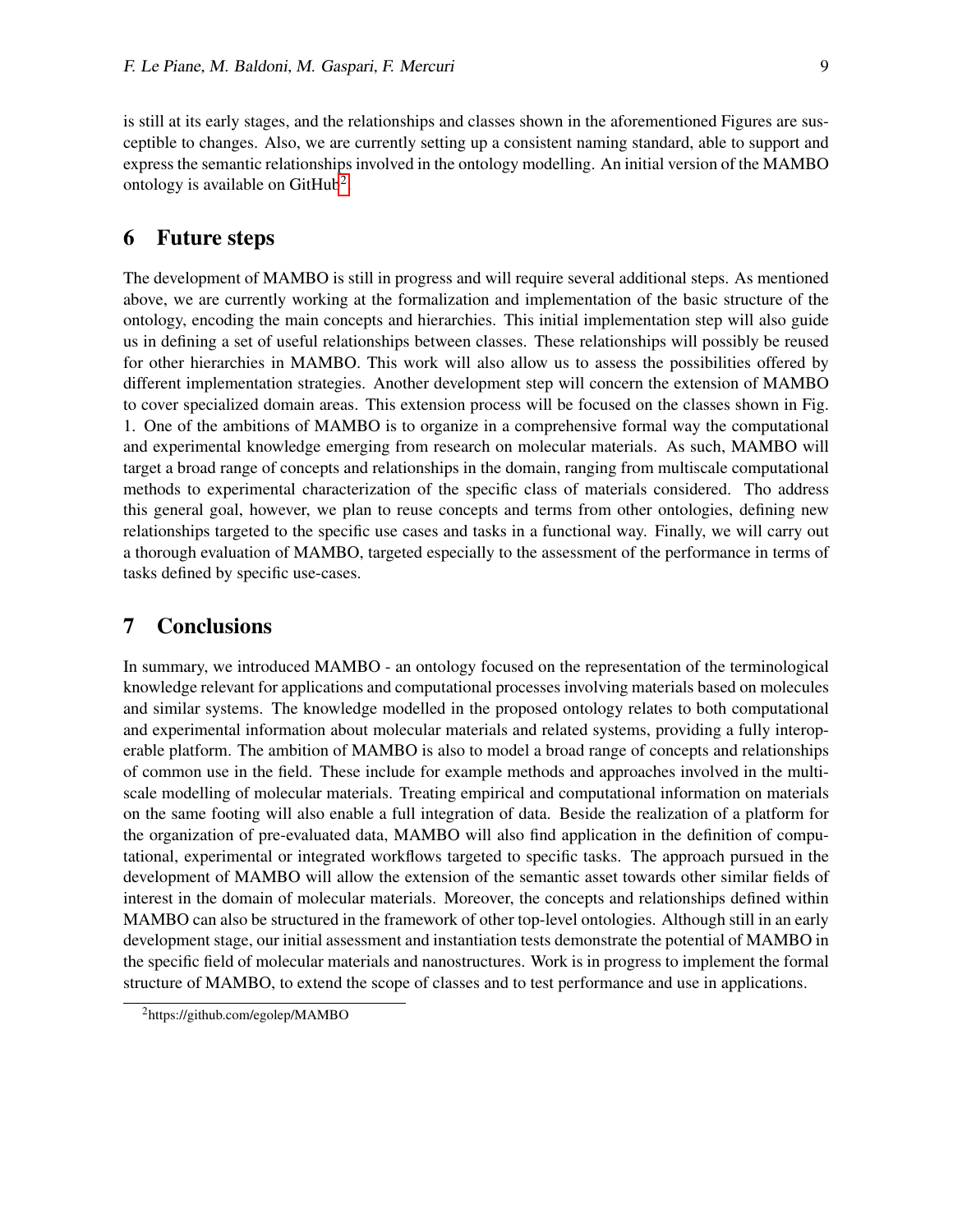# References

- <span id="page-9-0"></span>[1] *Key enabling technologies policy*. URL: [https : / / ec . europa . eu / info / research - and](https://ec.europa.eu/info/research-and-innovation/research-area/industrial-research-and-innovation/key-enabling-technologies_en)  [innovation/research-area/industrial-research-and-innovation/key-enabling](https://ec.europa.eu/info/research-and-innovation/research-area/industrial-research-and-innovation/key-enabling-technologies_en)[technologies\\_en](https://ec.europa.eu/info/research-and-innovation/research-area/industrial-research-and-innovation/key-enabling-technologies_en).
- <span id="page-9-1"></span>[2] Weidong Li, Yuchen Liang, and Sheng Wang, eds. *Data Driven Smart Manufacturing Technologies and Applications*. Chambridge: Springer, 2021. ISBN: 978-3-030-66851-8. DOI: [https://](https://doi.org/https://doi.org/10.1007/978-3-030-66849-5) [doi.org/10.1007/978-3-030-66849-5](https://doi.org/https://doi.org/10.1007/978-3-030-66849-5).
- <span id="page-9-2"></span>[3] S Joe Qin. "Survey on data-driven industrial process monitoring and diagnosis". In: *Annual Reviews in Control* 36.2 (2012), pp. 220–234. ISSN: 1367-5788. DOI: [https : / / doi . org / 10 .](https://doi.org/https://doi.org/10.1016/j.arcontrol.2012.09.004) [1016/j.arcontrol.2012.09.004](https://doi.org/https://doi.org/10.1016/j.arcontrol.2012.09.004). URL: [https://www.sciencedirect.com/science/](https://www.sciencedirect.com/science/article/pii/S1367578812000399) [article/pii/S1367578812000399](https://www.sciencedirect.com/science/article/pii/S1367578812000399).
- <span id="page-9-3"></span>[4] Lauri Himanen et al. "Data-Driven Materials Science: Status, Challenges, and Perspectives". In: *Advanced Science* 6.21 (2019). ISSN: 21983844. DOI: [10.1002/advs.201900808](https://doi.org/10.1002/advs.201900808).
- <span id="page-9-4"></span>[5] Huanyu Li, Rickard Armiento, and Patrick Lambrix. "A method for extending ontologies with application to the materials science domain". In: *Data Science Journal* 18.1 (2019), pp. 1–21. ISSN: 16831470. DOI: [10.5334/dsj-2019-050](https://doi.org/10.5334/dsj-2019-050).
- <span id="page-9-5"></span>[6] Robert Pollice et al. "Data-Driven Strategies for Accelerated Materials Design". In: *Accounts of Chemical Research* 54.4 (2021), pp. 849–860. DOI: [10.1021/acs.accounts.0c00785](https://doi.org/10.1021/acs.accounts.0c00785). URL: <https://doi.org/10.1021/acs.accounts.0c00785>.
- <span id="page-9-6"></span>[7] Ankit Agrawal and Alok Choudhary. "Perspective: Materials informatics and big data: Realization of the "fourth paradigm" of science in materials science". In: *APL Materials* 4.5 (2016), pp. 1–10. ISSN: 2166532X. DOI: [10 . 1063 / 1 . 4946894](https://doi.org/10.1063/1.4946894). URL: [http : / / dx . doi . org / 10 . 1063 / 1 .](http://dx.doi.org/10.1063/1.4946894) [4946894](http://dx.doi.org/10.1063/1.4946894).
- <span id="page-9-7"></span>[8] Fabio Le Piane, Matteo Baldoni, and Francesco Mercuri. "Predicting the properties of molecular materials: Multiscale simulation workflows meet machine learning". In: *arXiv* (2020), pp. 1–14. URL: <https://arxiv.org/abs/2007.14832>.
- <span id="page-9-8"></span>[9] Lula Rosso and Anne F. de Baas. *What makes a material function? Let me compute the ways. . . (Short Version)*. Ed. by Anne F. de Baas. 2017, p. 264. ISBN: 9789279265976. URL: [http://ec.](http://ec.europa.eu/research/industrial_technologies/pdf/modelling-brochure_en.pdf) [europa.eu/research/industrial\\_technologies/pdf/modelling-brochure\\_en.pdf](http://ec.europa.eu/research/industrial_technologies/pdf/modelling-brochure_en.pdf).
- <span id="page-9-9"></span>[10] Mark D. Wilkinson et al. "Comment: The FAIR Guiding Principles for scientific data management and stewardship". In: *Scientific Data* 3 (2016), pp. 1–9. ISSN: 20524463. DOI: [10.1038/sdata.](https://doi.org/10.1038/sdata.2016.18) [2016.18](https://doi.org/10.1038/sdata.2016.18).
- <span id="page-9-10"></span>[11] Gudrun Gygli and Juergen Pleiss. "Simulation Foundry: Automated and F.A.I.R. Molecular Modeling". In: *Journal of chemical information and modeling* 60.4 (2020), pp. 1922–1927. ISSN: 1549960X. DOI: [10.1021/acs.jcim.0c00018](https://doi.org/10.1021/acs.jcim.0c00018).
- <span id="page-9-11"></span>[12] Claudia Draxl and Matthias Scheffler. "NOMAD: The FAIR concept for big data-driven materials science". In: *MRS Bulletin* 43.9 (Sept. 2018), pp. 676–682. ISSN: 08837694. DOI: [10.1557/mrs.](https://doi.org/10.1557/mrs.2018.208) [2018.208](https://doi.org/10.1557/mrs.2018.208). URL: <http://link.springer.com/10.1557/mrs.2018.208>.
- <span id="page-9-12"></span>[13] Toshihiro Ashino. "Materials Ontology: an Infrastructure for Exchanging Materials Information and Knowledge". In: *Data Science Journal* 9.July (2010), pp. 54–61.
- <span id="page-9-13"></span>[14] Kwok Cheung, John Drennan, and Jane Hunter. "Towards an ontology for data-driven discovery of new materials". In: *AAAI Spring Symposium - Technical Report* SS-08-05 (2008), pp. 9–14.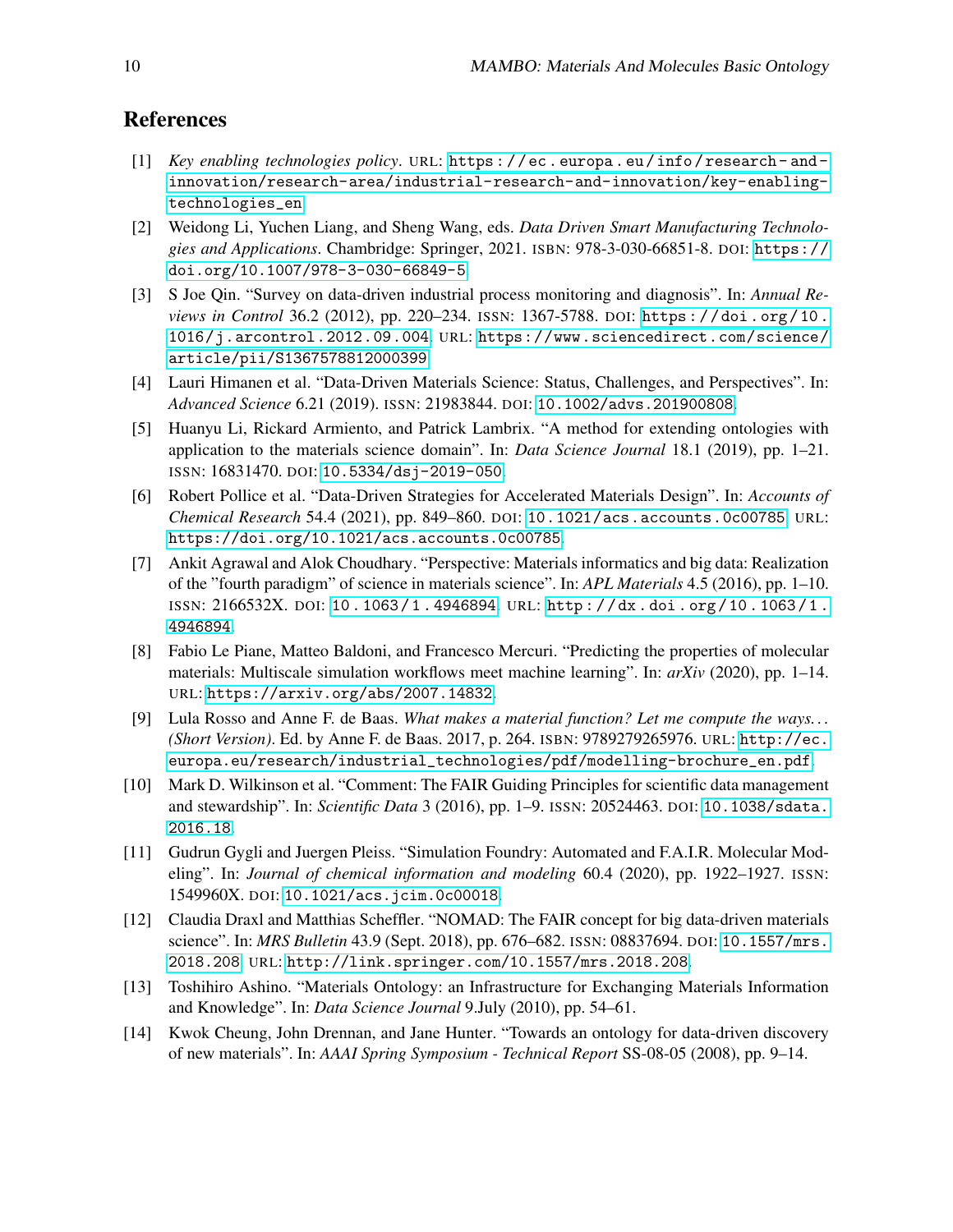- <span id="page-10-0"></span>[15] Martin Thomas Horsch et al. "Ontologies for the Virtual Materials Marketplace". In: *KI - Kunstliche Intelligenz* 34.3 (2020), pp. 423–428. ISSN: 16101987. DOI: [10 . 1007 / s13218 - 020 -](https://doi.org/10.1007/s13218-020-00648-9) [00648-9](https://doi.org/10.1007/s13218-020-00648-9). URL: <https://doi.org/10.1007/s13218-020-00648-9>.
- <span id="page-10-1"></span>[16] Martin Thomas Horsch et al. "Reliable and interoperable computational molecular engineering: 2. Semantic interoperability based on the European Materials and Modelling Ontology". In: *arXiv* (2020), pp. 1–25. ISSN: 23318422. URL: <https://arxiv.org/abs/2001.04175>.
- <span id="page-10-2"></span>[17] Huanyu Li, Rickard Armiento, and Patrick Lambrix. "An Ontology for the Materials Design Domain". In: *The Semantic Web – ISWC 2020*. Ed. by Jeff Z Pan et al. Vol. 12507 LNCS. Cham: Springer International Publishing, 2020, pp. 212–227. ISBN: 9783030624651. DOI: [10 . 1007 /](https://doi.org/10.1007/978-3-030-62466-8{\_}14) [978-3-030-62466-8{\\\_}14](https://doi.org/10.1007/978-3-030-62466-8{\_}14). URL: [http://dx.doi.org/10.1007/978-3-030-62466-](http://dx.doi.org/10.1007/978-3-030-62466-8_14) [8\\_14](http://dx.doi.org/10.1007/978-3-030-62466-8_14).
- <span id="page-10-3"></span>[18] Kirill Degtyarenko et al. "ChEBI: A database and ontology for chemical entities of biological interest". In: *Nucleic Acids Research* 36.SUPPL. 1 (2008), pp. 344–350. ISSN: 03051048. DOI: [10.1093/nar/gkm791](https://doi.org/10.1093/nar/gkm791).
- <span id="page-10-4"></span>[19] Emanuele Ghedini and Georg Schmitz. "EMMO the EUROPEAN MATERIALS MODELLING ONTOLOGY". In: *EMMC Workshop on Interoperability in Materials Modelling* November (2017), pp. 7–8. URL: [https://emmc.info/wp- content/uploads/2017/12/EMMC\\_IntOp2017-](https://emmc.info/wp-content/uploads/2017/12/EMMC_IntOp2017-Cambridge_Ghedini_Bologna.pdf) [Cambridge\\_Ghedini\\_Bologna.pdf](https://emmc.info/wp-content/uploads/2017/12/EMMC_IntOp2017-Cambridge_Ghedini_Bologna.pdf).
- <span id="page-10-5"></span>[20] *VIMMP Project Consortium Virtual Materials Marketplace*. 2020. URL: [https://www.vimmp.](https://www.vimmp.eu) [eu](https://www.vimmp.eu).
- <span id="page-10-6"></span>[21] *The Open Databases Integration for Materials Design (OPTIMADE)*. 2021. URL: [https://www.](https://www.optimade.org) [optimade.org](https://www.optimade.org).
- <span id="page-10-7"></span>[22] *The Novel Materials Discovery (NOMAD)*. 2021. URL: <https://www.nomad-coe.eu>.
- <span id="page-10-8"></span>[23] Denis Andrienko. "Multiscale Concepts in Simulations of Organic Semiconductors". In: *Handbook of Materials Modeling: Methods: Theory and Modeling*. Ed. by Wanda Andreoni and Sidney Yip. Cham: Springer International Publishing, 2020, pp. 1431–1442. ISBN: 978-3-319-44677-6. DOI: [10.1007/978-3-319-44677-6{\\\_}39](https://doi.org/10.1007/978-3-319-44677-6{\_}39). URL: [https://doi.org/10.1007/978-3-](https://doi.org/10.1007/978-3-319-44677-6_39) [319-44677-6\\_39](https://doi.org/10.1007/978-3-319-44677-6_39).
- <span id="page-10-9"></span>[24] Matteo Baldoni et al. "Spatial and orientational dependence of electron transfer parameters in aggregates of iridium-containing host materials for OLEDs: Coupling constrained density functional theory with molecular dynamics". In: *Physical Chemistry Chemical Physics* 20.45 (2018), pp. 28393–28399. ISSN: 14639076. DOI: [10.1039/c8cp04618b](https://doi.org/10.1039/c8cp04618b). URL: [https://pubs.rsc.](https://pubs.rsc.org/en/content/articlehtml/2018/cp/c8cp04618b) [org/en/content/articlehtml/2018/cp/c8cp04618b](https://pubs.rsc.org/en/content/articlehtml/2018/cp/c8cp04618b).
- <span id="page-10-10"></span>[25] Dieter Fensel et al. "The Unified Problem-Solving Method Development Language UPML". In: *Knowledge and Information Systems* 5.1 (2003), pp. 83–131. ISSN: 0219-1377. DOI: [10.1007/](https://doi.org/10.1007/s10115-002-0074-5) [s10115-002-0074-5](https://doi.org/10.1007/s10115-002-0074-5).
- <span id="page-10-11"></span>[26] W3C OWL Working Group. "OWL 2 Web Ontology Language Document Overview". In: *OWL 2 Web Ontology Language* December (2012), pp. 1–7. URL: [http://www.w3.org/TR/owl2](http://www.w3.org/TR/owl2-overview/) [overview/](http://www.w3.org/TR/owl2-overview/).
- <span id="page-10-12"></span>[27] Jean Baptiste Lamy. "Owlready: Ontology-oriented programming in Python with automatic classification and high level constructs for biomedical ontologies". In: *Artificial Intelligence in Medicine* 80 (2017), pp. 11–28. ISSN: 18732860. DOI: [10.1016/j.artmed.2017.07.002](https://doi.org/10.1016/j.artmed.2017.07.002).